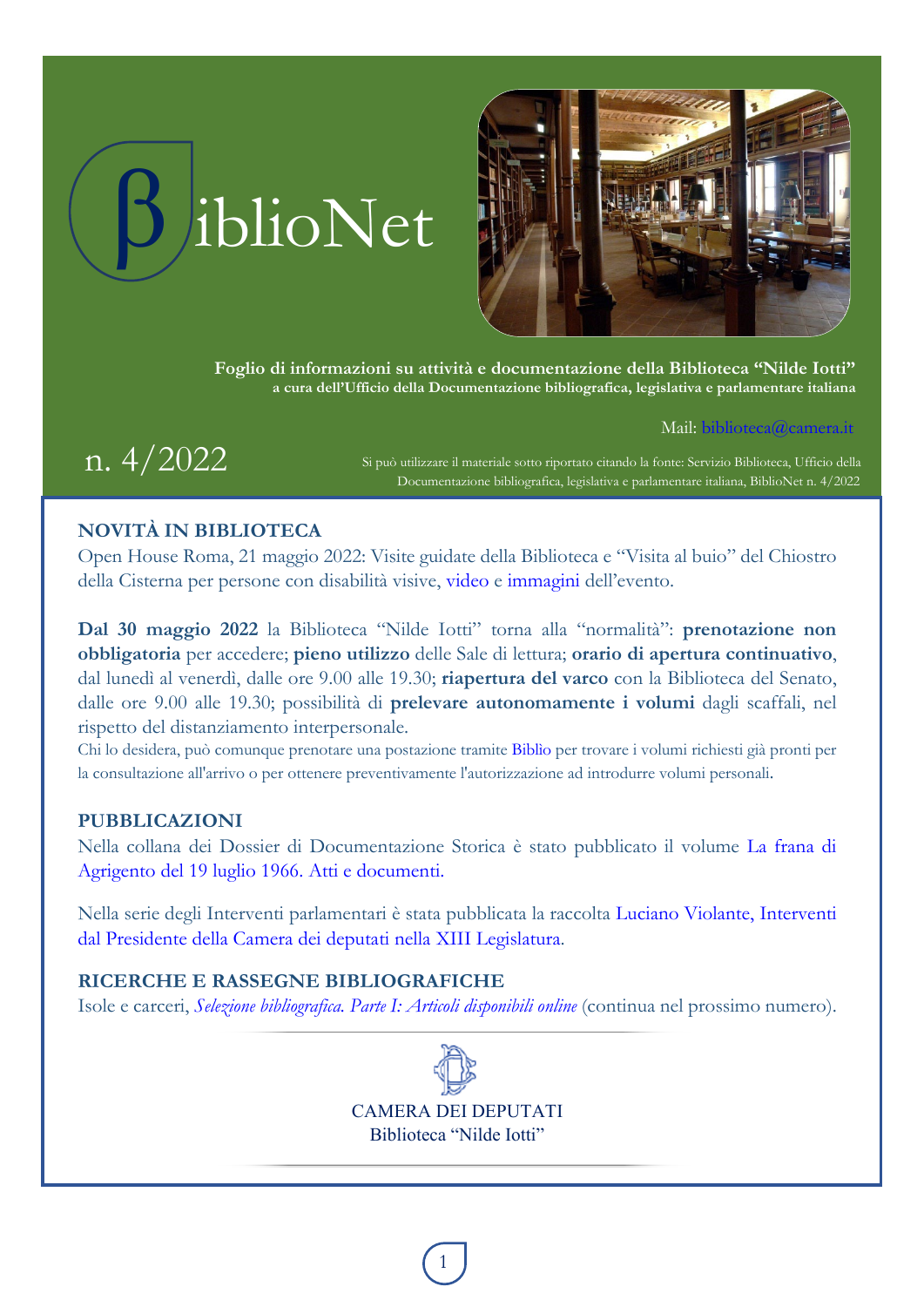## **ISOLE E CARCERI SELEZIONE BIBLIOGRAFICA – PARTE I**

# <span id="page-1-0"></span>**Articoli disponibili online**

Pete Hay, *[A Phenomenology of Islands](https://www.researchgate.net/publication/26486348_A_Phenomenology_of_Islands)*, in «Island Studies Journal», 2006, pp. 19-42.

Taylor C. Sherman, *From Hell [to Paradise? Voluntary Transfer of Convicts to the Andaman Islands, 1921-](https://doi.org/10.1017/S0026749X08003594) [1940](https://doi.org/10.1017/S0026749X08003594)*, in «Modern Asian Studies», 2009, pp. 367-388.

Mary Gibson, *[Global Perspectives on the Birth of the Prison](https://doi.org/10.1086/ahr.116.4.1040)*, in «The American Historical Review», 2011, pp. 1040-1063.

Alison Mountz, *[The enforcement archipelago: Detention, hauntig, and asylum on islands](https://doi.org/10.1016/j.polgeo.2011.01.005)*, in «Political Geography», 2011, pp. 118-128.

Godfrey Baldacchino, *[The Lure of the island: A spatial analysis of power relations](https://doi.org/10.1016/j.imic.2012.11.003)*, in «Journal of Marine and Island Cultures», 2012, pp. 55-62.

Gloria Pungetti, *[Islands, culture, landscape and seascape](https://doi.org/10.1016/j.imic.2012.11.007)*, in «Journal of Marine and Island Cultures», 2012, pp. 51-54.

Ryan Edwards, *From the Depths [of Patagonia: The Ushuaia Penal Colony and the Nature of "The End of the](https://doi.org/10.1215/00182168-2641262)  [World"](https://doi.org/10.1215/00182168-2641262)*, in «Hispanic American Historical Review», 2014, pp. 271-302.

Victor Lund Shammas, *[The pains of freedom: Assessing the ambiguity of Scandinavian penal exceptionalism](https://www.researchgate.net/publication/272825558_The_pains_of_freedom_Assessing_the_ambiguity_of_Scandinavian_penal_exceptionalism_on_Norway)  [on Norway's Prison Island](https://www.researchgate.net/publication/272825558_The_pains_of_freedom_Assessing_the_ambiguity_of_Scandinavian_penal_exceptionalism_on_Norway)*, in «Punishment and Society», 2014, pp. 104-123.

Laurence Pillant, Louise Tassin, *[Lesbos, l'île aux grillages. Migrations et enfermement à la frontière gréco](https://www.academia.edu/35336955/Lesbos_l_%C3%AEle_aux_grillages_Migrations_et_enfermement_%C3%A0_la_fronti%C3%A8re_gr%C3%A9co_turque)[turque](https://www.academia.edu/35336955/Lesbos_l_%C3%AEle_aux_grillages_Migrations_et_enfermement_%C3%A0_la_fronti%C3%A8re_gr%C3%A9co_turque)*, in «Culture & Conflicts», 2015, pp. 101-131.

*[ICRC report on the visit to "Robbeneiland" \(Robben Island\) Prison on the 1st May, 1964, by Mr G. Hoffmann,](https://international-review.icrc.org/sites/default/files/irrc-903-18.pdf)  [Delegate General of the International Committee of the Red Cross in Africa](https://international-review.icrc.org/sites/default/files/irrc-903-18.pdf)*, in «International Review of the Red Cross», 2016, pp. 1067-1077.

Jenna M. Loyd, Emily Mitchell-Eaton, Alison Mountz, *[The militarization of islands and migration:](https://doi.org/10.1016/j.polgeo.2015.11.006)  [Tracing human mobility through bases in the Caribbean and the Pacific](https://doi.org/10.1016/j.polgeo.2015.11.006)*, in «Political Geography», 2016, pp. 65-75.

Loretta A. Johnson, *[Protecting the Constitutional Rights of Minority Youth on Rikers Island](https://doi.org/10.7916/cjrl.v6i1.2313)*, in «Columbia Journal of Race and Law», 2016, pp. 48-76.

Milica Prokic, *[Goli otok: human agancy and fauna](https://www.researchgate.net/publication/350107771_Goli_otok_human_agancy_and_fauna)*, in «Ekonomska i ekohistorija, 2016, pp. 133-148.

Daniel Graziadei *et al*., *On sensing island spaces and the spacial [practice of island-making: introducing island](https://www.researchgate.net/publication/319661553_On_sensing_island_spaces_and_the_spatial_practice_of_island-making_introducing_island_poetics_Part_I)  [poetics, Part I](https://www.researchgate.net/publication/319661553_On_sensing_island_spaces_and_the_spatial_practice_of_island-making_introducing_island_poetics_Part_I)*, in «Island Studies Journal», 2017, pp. 239-252.

Rulon Wood, Julia Berger, Marouf Hasian, *[Public memory, digital media, and prison narratives at Robben](https://www.researchgate.net/publication/318777500_Public_memory_digital_media_and_prison_narratives_at_Robben_Island)  [Island](https://www.researchgate.net/publication/318777500_Public_memory_digital_media_and_prison_narratives_at_Robben_Island)*, in «Journal for Communication Studies», 2017, pp. 173-197.